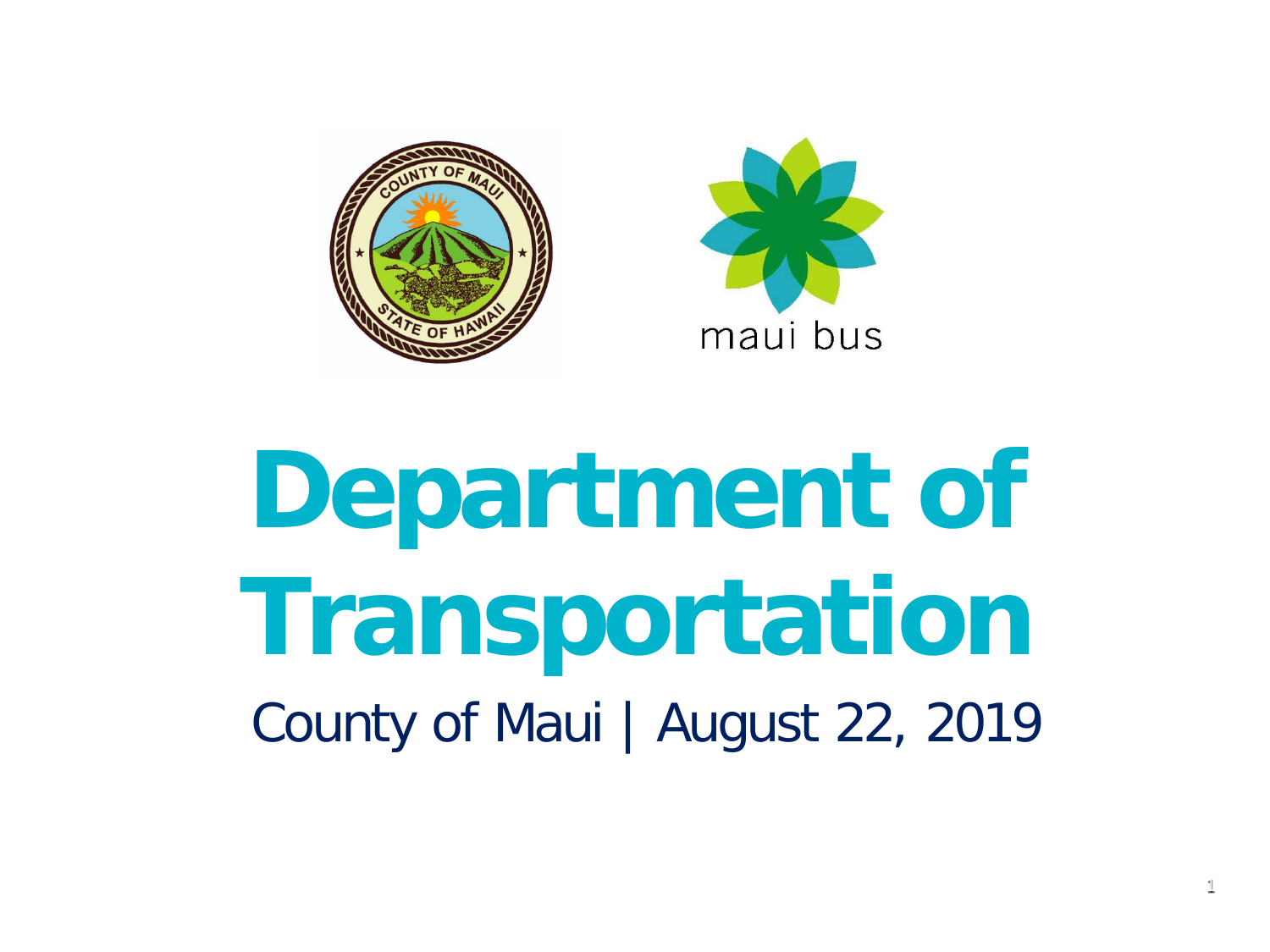### **Maui Bus: Fixed Routes**

#### **Services are contracted out to:**

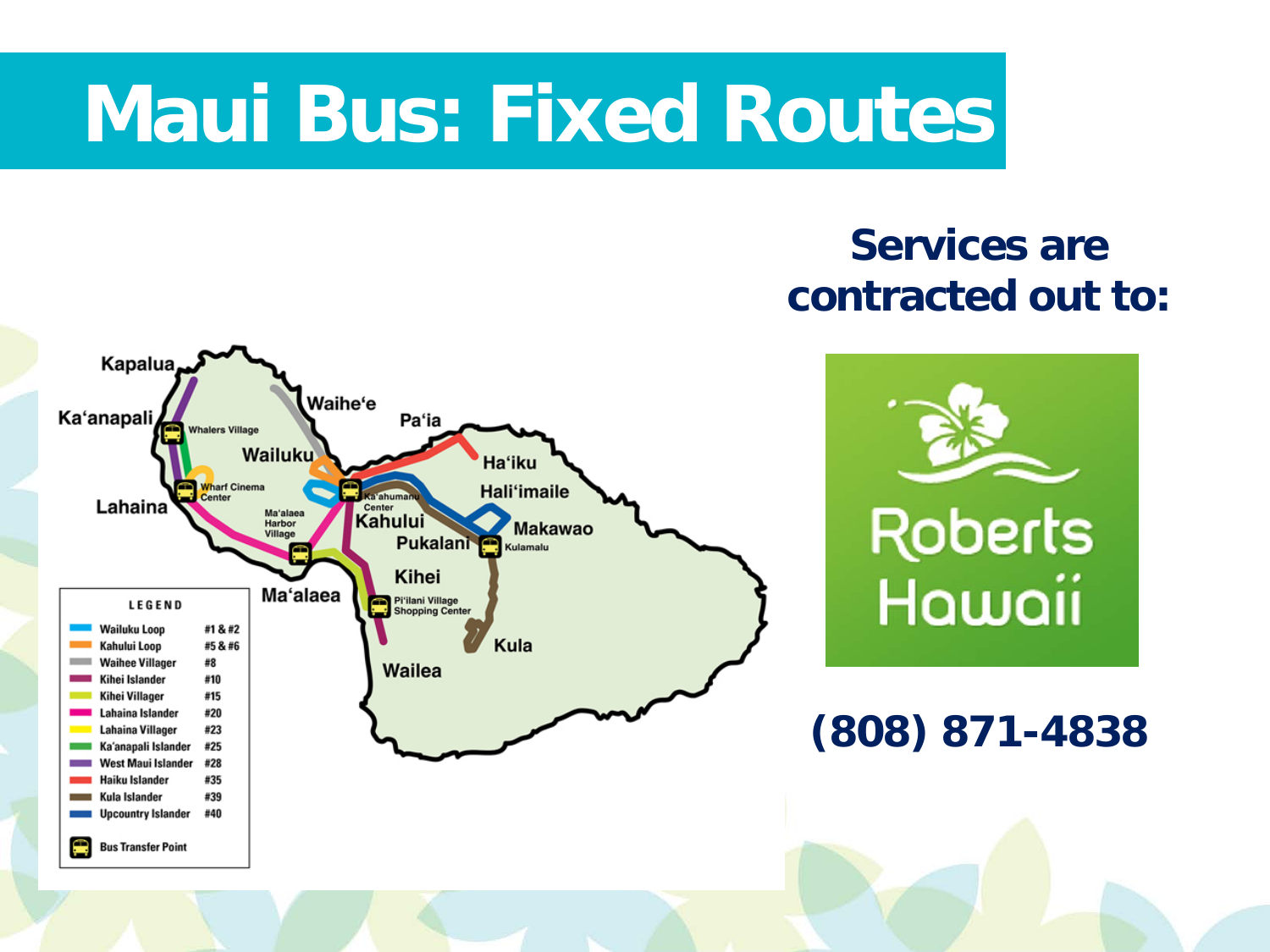## **Fixed Route Boardings**

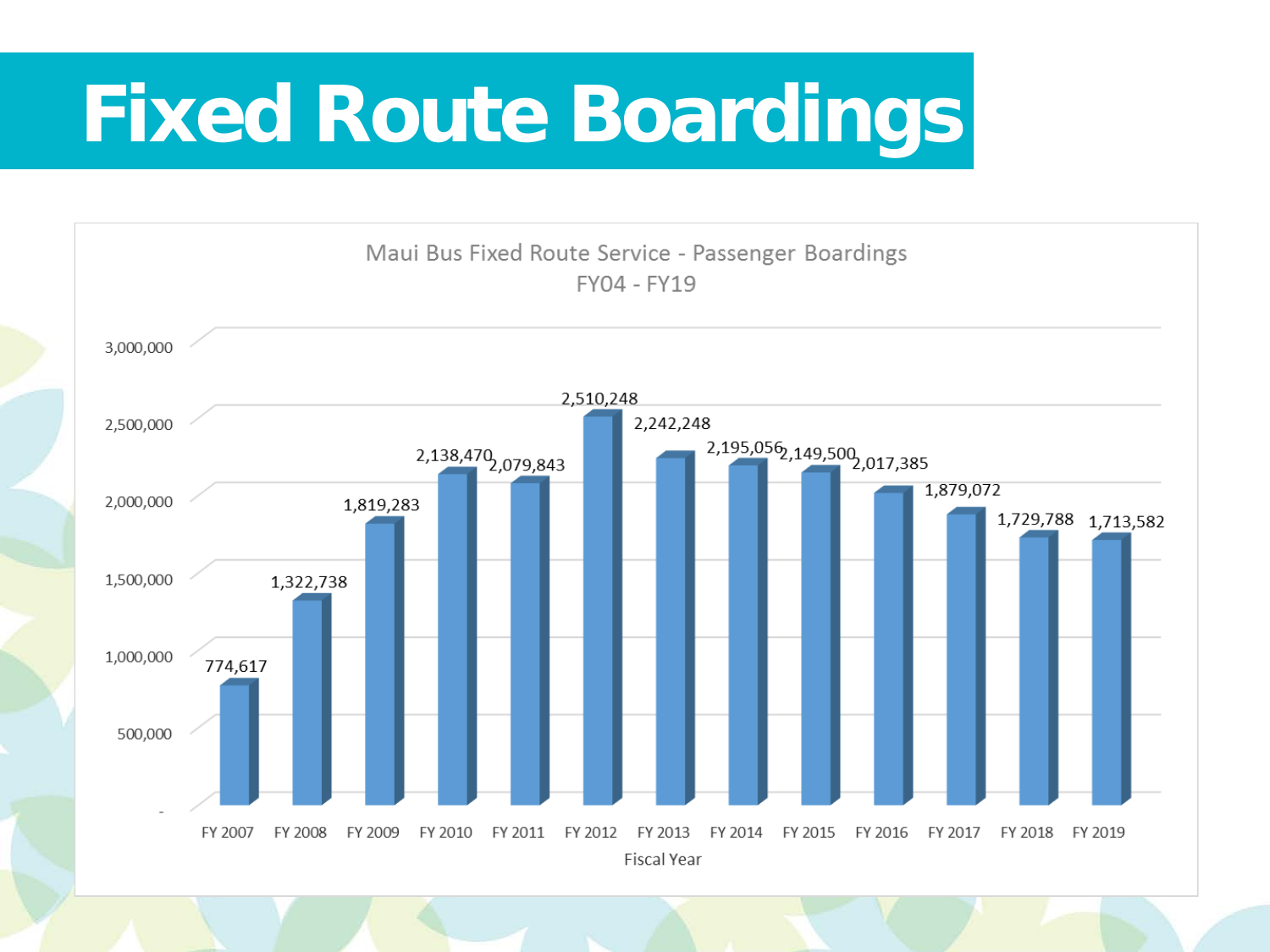## **Maui Bus Routes (West Maui)**

#### ► Maui Bus Fixed Route Service

- **Lahaina Islander**
- **Lahaina Villager**
- **West Maui Islander**
- Ka'anapali Islander

#### **FY 2019 Maui Bus Fixed Route Passenger Counts**

|                        | Lahaina         | Lahaina         | <b>West Maui</b> | Kaanapali       |
|------------------------|-----------------|-----------------|------------------|-----------------|
| <b>Month</b>           | <b>Islander</b> | <b>Villager</b> | <b>Islander</b>  | <b>Islander</b> |
| <b>Jul-18</b>          | 22,213          | 7,891           | 32,736           | 1,109           |
| Aug-18                 | 19,635          | 7,183           | 29,297           | 1,012           |
| Sep-18                 | 20,810          | 7,002           | 27,829           | 978             |
| Oct-18                 | 21,879          | 7,474           | 31,678           | 1,111           |
| <b>Nov-18</b>          | 20,382          | 6,718           | 32,108           | 930             |
| Dec-18                 | 21,807          | 7,000           | 32,472           | 950             |
| Jan-19                 | 22,579          | 7,684           | 35,507           | 985             |
| Feb-19                 | 19,500          | 6,875           | 31,399           | 962             |
| Mar-19                 | 21,080          | 7,279           | 30,832           | 972             |
| Apr-19                 | 21,251          | 7,533           | 29,464           | 958             |
| May-19                 | 20,673          | 7,956           | 30,534           | 1,111           |
| <b>Jun-19</b>          | 19,809          | 8,582           | 31,356           | 945             |
| <b>Total</b>           | 251,618         | 89,177          | 375,212          | 12,023          |
|                        |                 |                 |                  |                 |
| <b>Monthly Average</b> | 20,968          | 7,431           | 31,268           | 1,002           |
| Daily Average          | 689             | 244             | 1028             | 33              |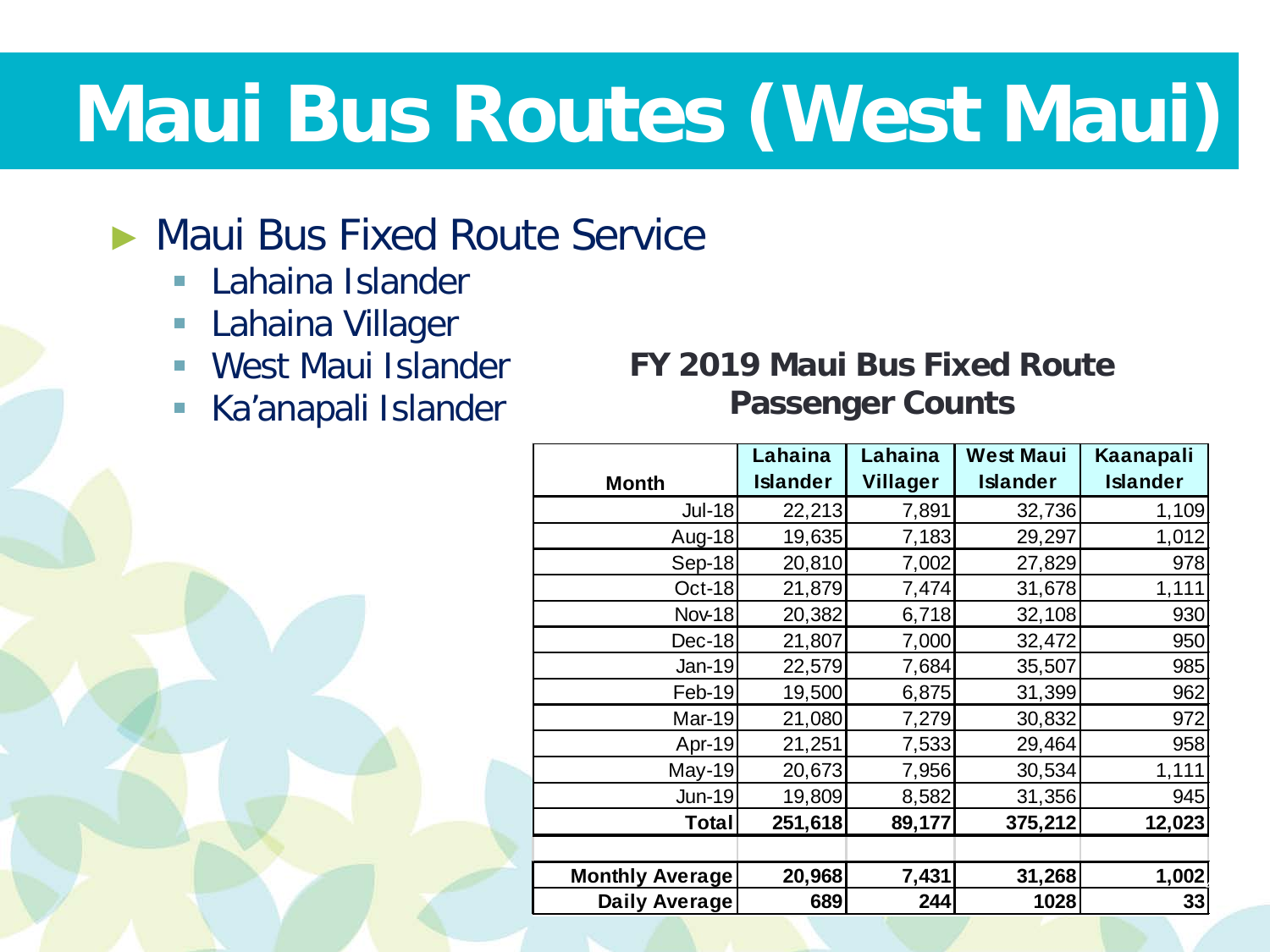### **Maui Bus: Commuter Routes**

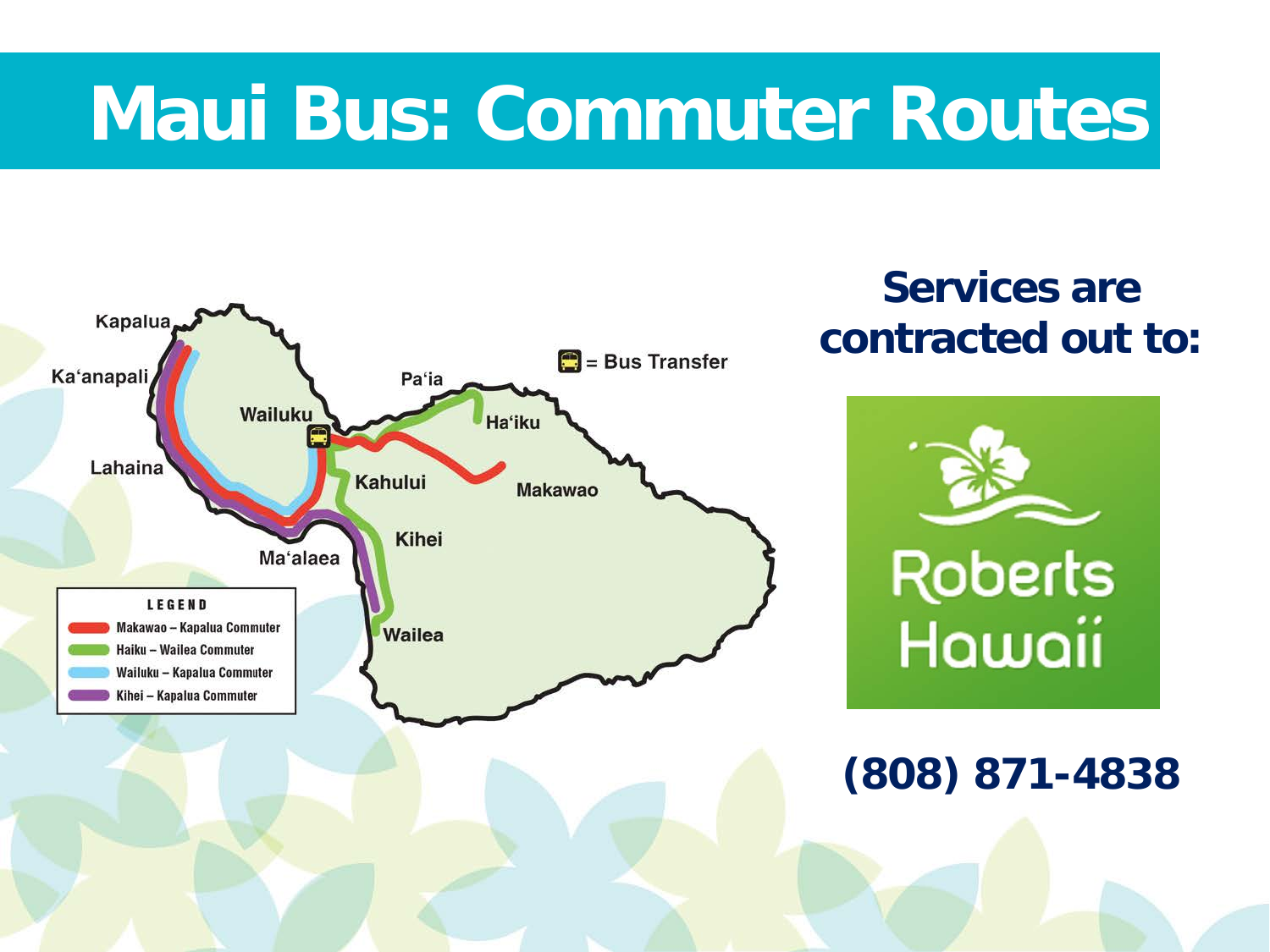## **Commuter Boardings**

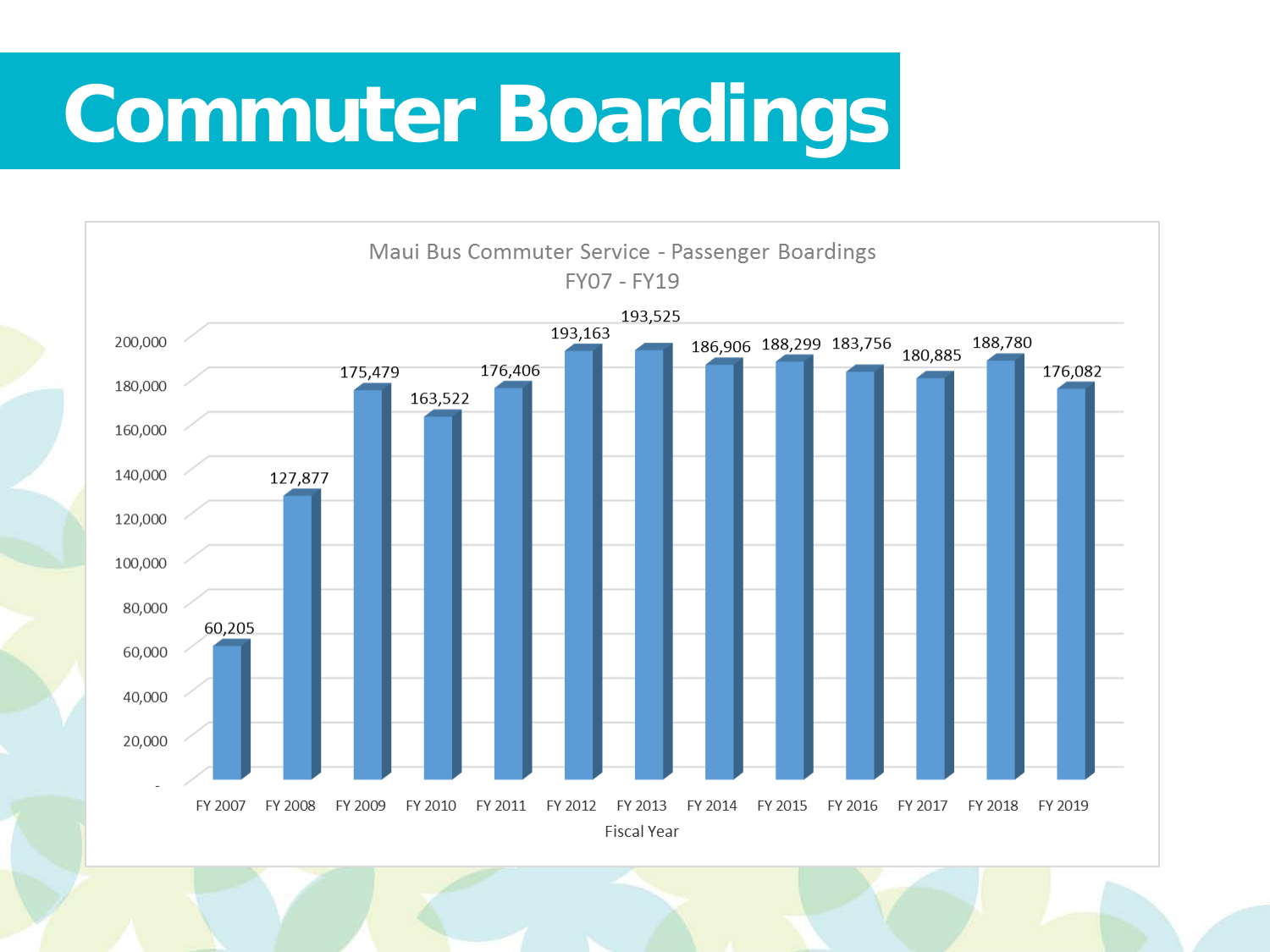## **Maui Bus Routes (West Maui)**

#### Maui Bus Commuter Service

- **Makawao Kapalua Commuter Route**
- **Kihei Kapalua Commuter Route**
- (4) Four Wailuku Kapalua Commuter Routes

#### **FY 2019 Maui Bus Commuter Passenger Counts**

| <b>Month</b>           | Makawao/<br>Kapalua<br>Commuter | Kihei /<br>Kapalua<br>Commuter | Wailuku /<br>Kapalua<br>(Stadium)<br>Commuter |
|------------------------|---------------------------------|--------------------------------|-----------------------------------------------|
| <b>Jul-18</b>          | 2,998                           | 693                            | 11,575                                        |
|                        |                                 |                                |                                               |
| Aug-18                 | 2,731                           | 725                            | 10,541                                        |
| Sep-18                 | 2,894                           | 600                            | 10,768                                        |
| Oct-18                 | 2,948                           | 676                            | 10,244                                        |
| Nov-18                 | 2,881                           | 609                            | 10,147                                        |
| Dec-18                 | 3,057                           | 588                            | 10,322                                        |
| Jan-19                 | 3,005                           | 750                            | 10,290                                        |
| Feb-19                 | 2,730                           | 698                            | 9,425                                         |
| Mar-19                 | 2,971                           | 656                            | 10,346                                        |
| Apr-19                 | 2,776                           | 655                            | 10,058                                        |
| May-19                 | 2,964                           | 661                            | 10,435                                        |
| Jun-19                 | 2,663                           | 560                            | 9,071                                         |
| Total                  | 34,618                          | 7,871                          | 123,222                                       |
|                        |                                 |                                |                                               |
| <b>Monthly Average</b> | 2,885                           | 656                            | 10,269                                        |
| Daily Average          | 95                              | 22                             | 338                                           |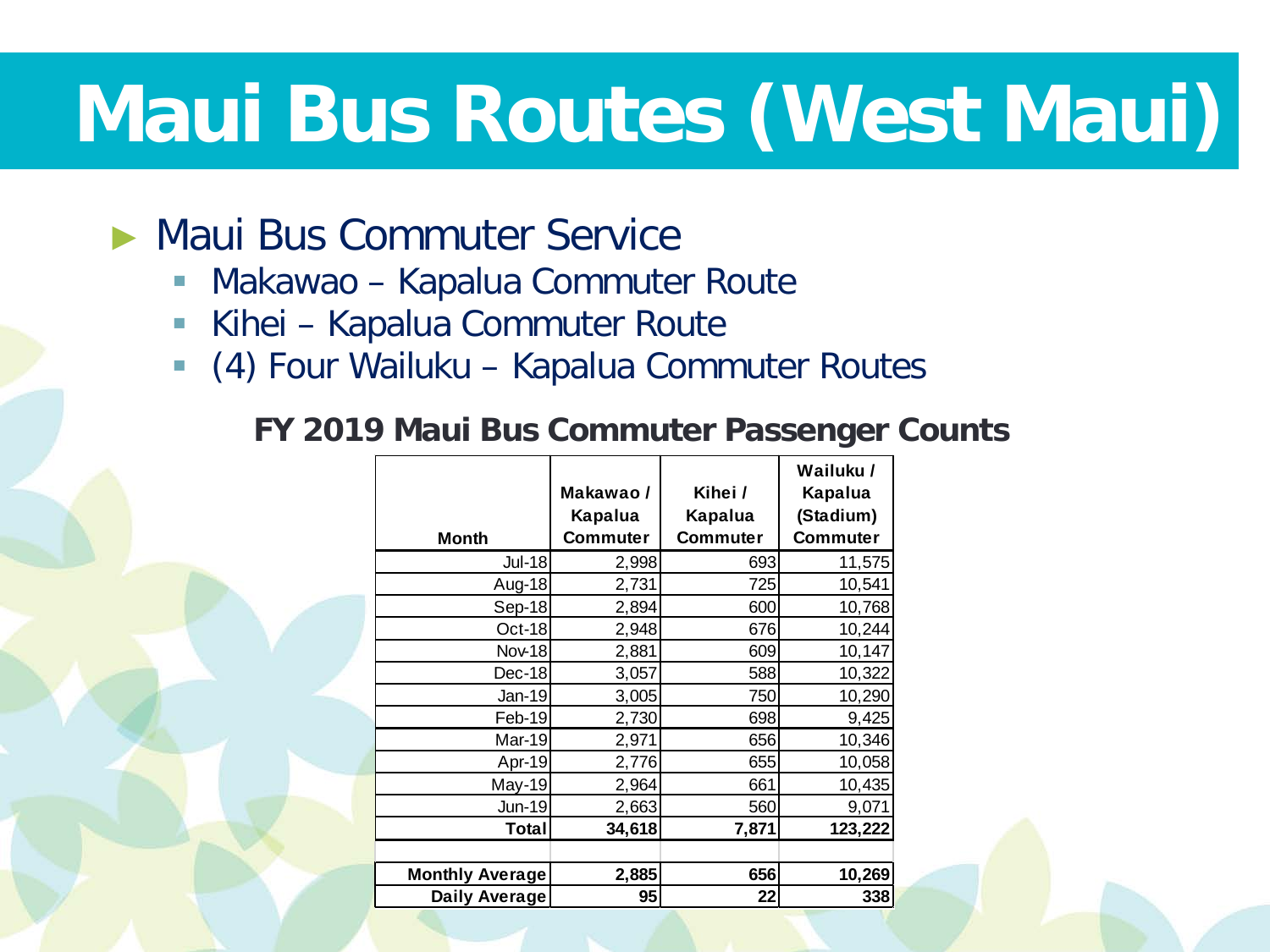### **Future Transit Hubs**

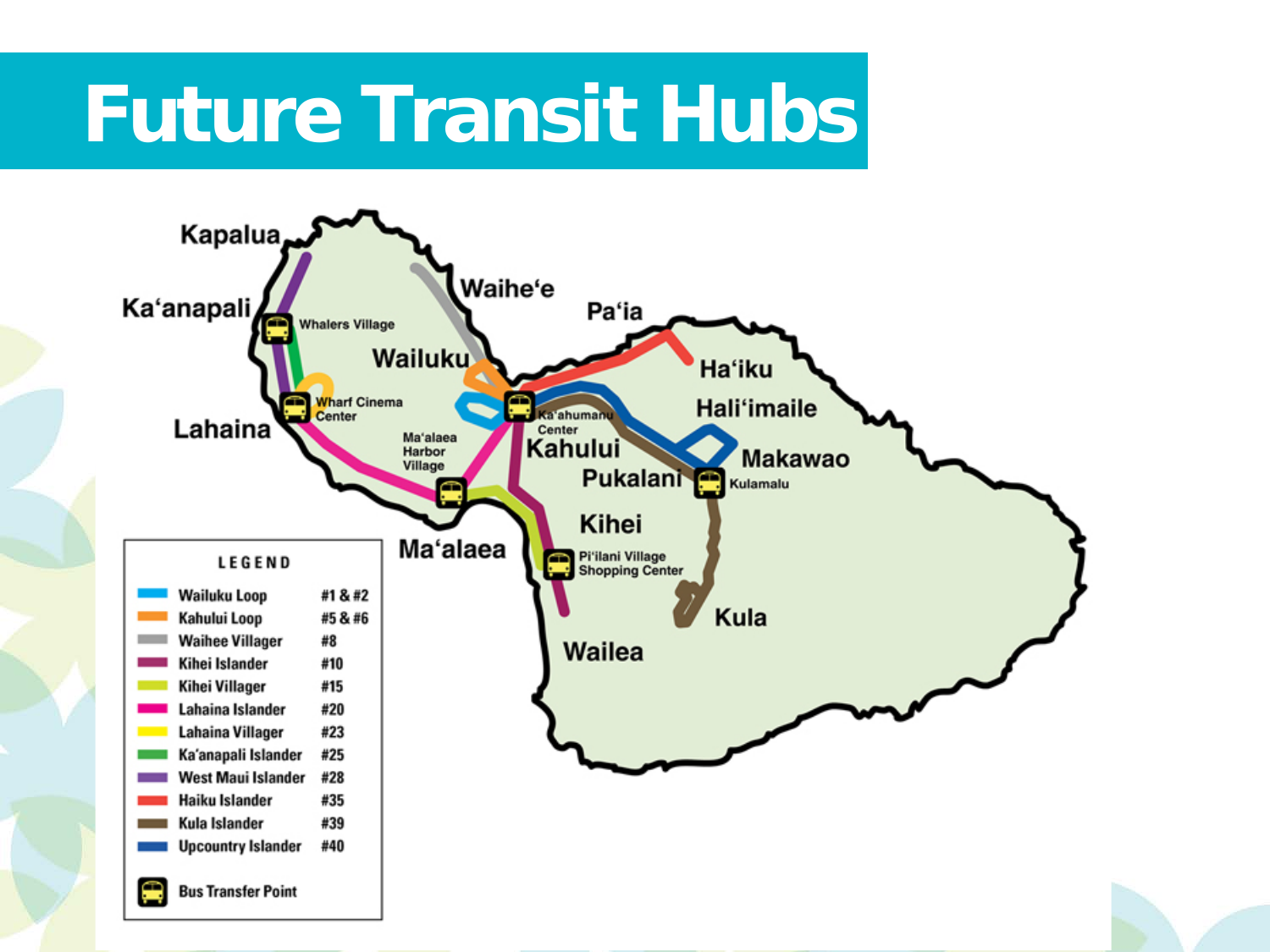# **Survey Results**

#### **Riding the bus on Maui would be better if...**

Nearly half of the survey respondents identified more frequent bus service and better shelters as improvements that would get them to ride the bus more often. Respondents also note the need for more stops and routes that allow tourists to move without a rental car.

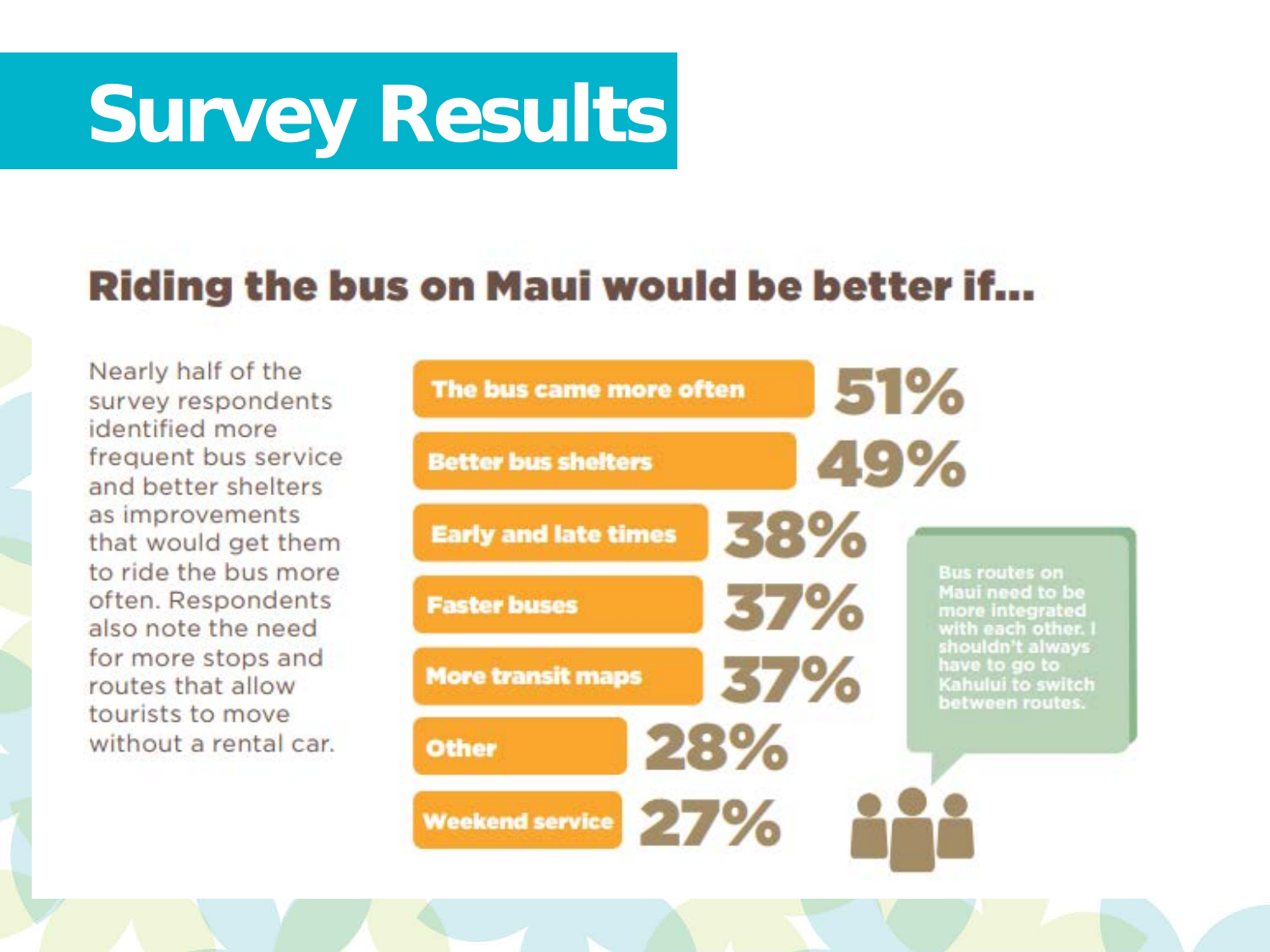## **Things to Consider**

### ► New Routes

- Interconnected Subdivisions
- **Through Streets**
- **Sidewalks, Bike Paths, Street Lightings**
- ► Higher Frequency
- ► Earlier/Later Hours
- ► New Transit Hubs
- ► New Park & Rides
- ► New Bus Stop Shelters/Bus Stop Improvements ► Additional Funding Sources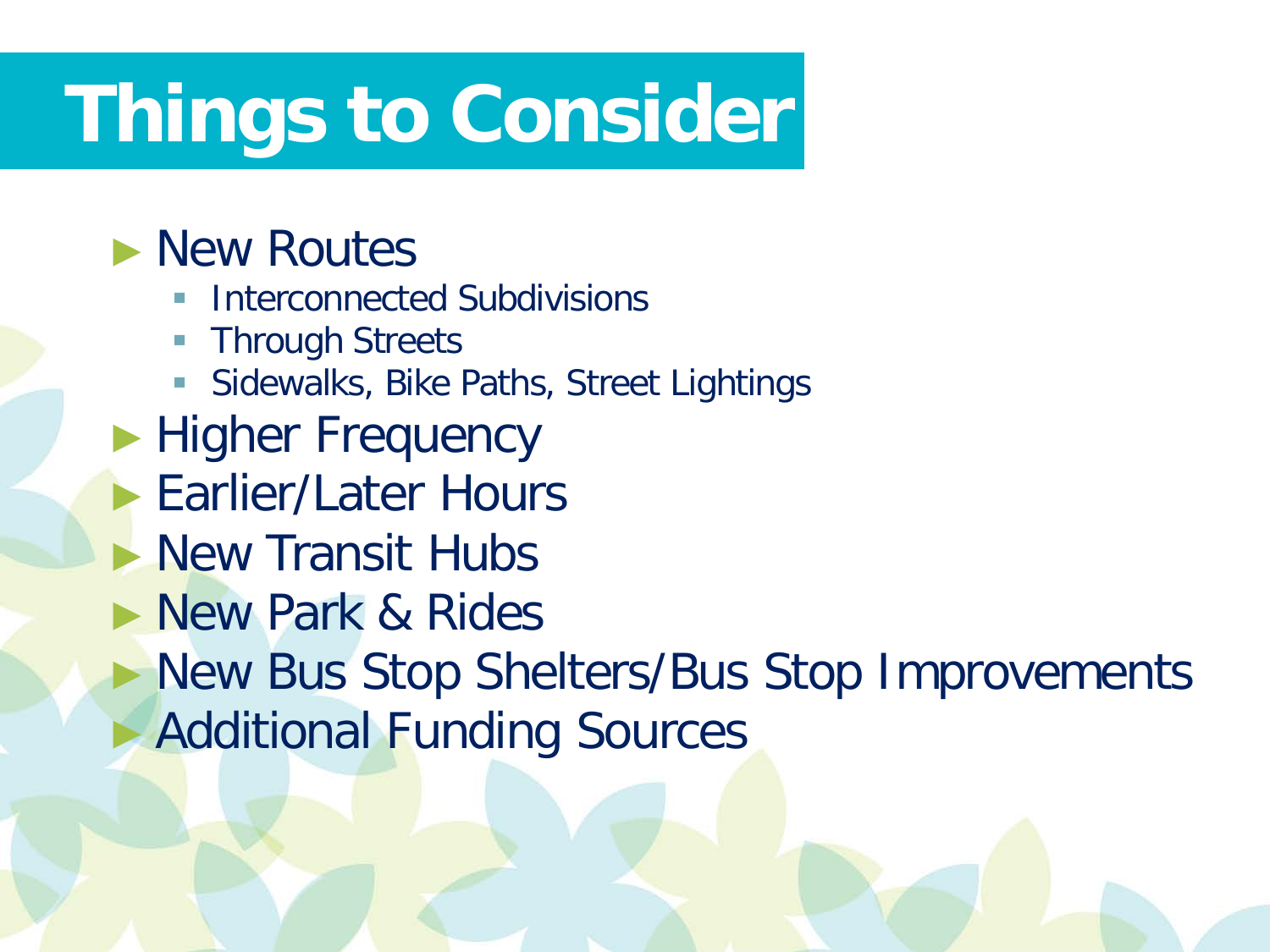### **Funding Sources**

### ► General Fund

- ► Highway Fund
	- **Public Transit Fares**
	- **Bus Advertising Revenues**
	- **Motor Vehicle Weight Tax**
	- Fuel Tax
	- **Franchise Tax**

► Federal Transit Administration (FTA) Funds